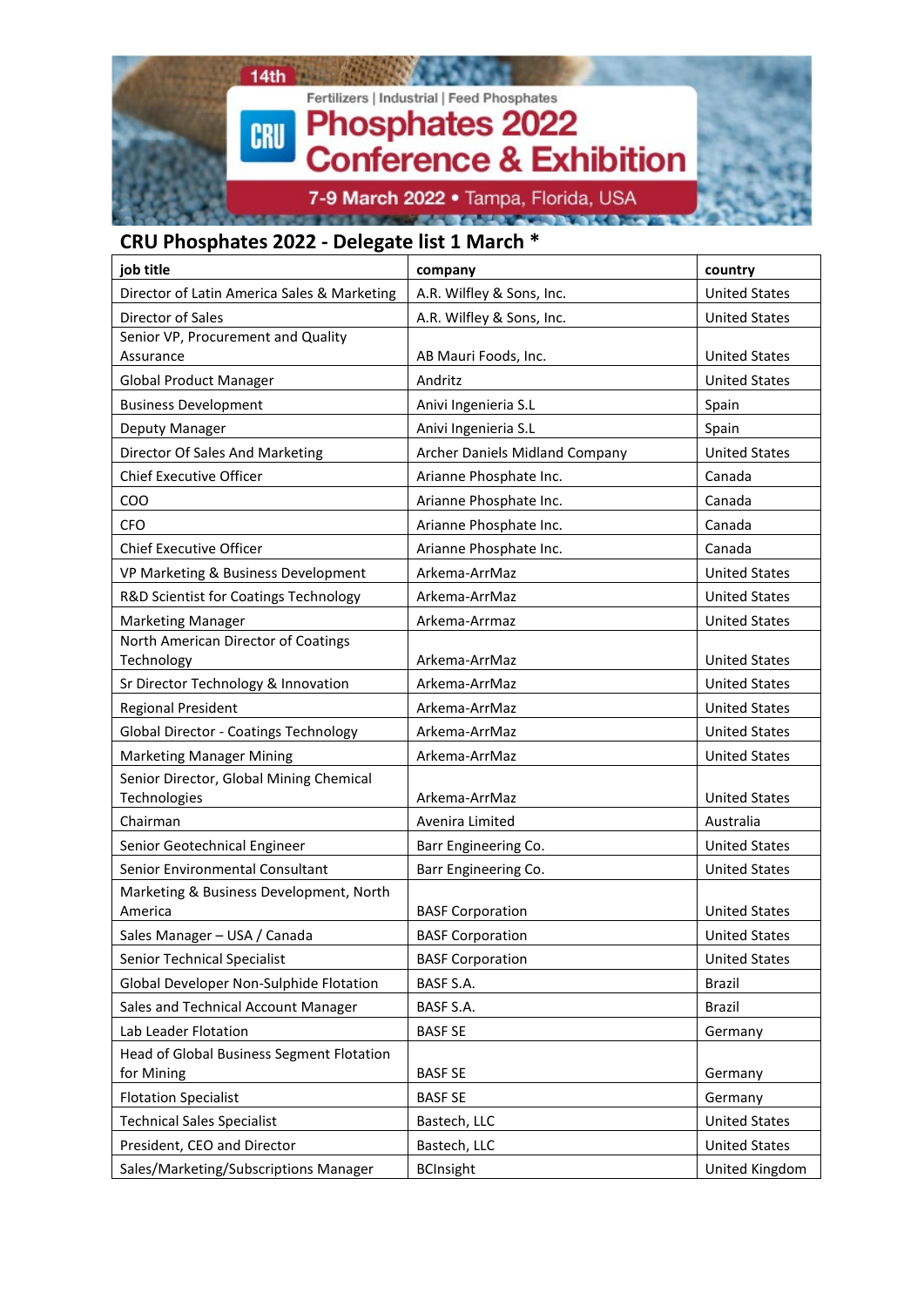## $14th$ Fertilizers | Industrial | Feed Phosphates<br>Phosphates 2022<br>Conference & Exhibition CRU

#### 7-9 March 2022 · Tampa, Florida, USA

| Editor - Fertilizer International Magazine        | <b>BCInsight</b>                  | United Kingdom       |
|---------------------------------------------------|-----------------------------------|----------------------|
| Manager of Technology - Mining & Metals           | Bechtel Australia Pty Ltd         | Australia            |
| Principal Process Specialist - Phosphates         | Bechtel Australia Pty Ltd         | Australia            |
| Sales & Project Manager                           | BEDESCHI America, Inc.            | <b>United States</b> |
| <b>Executive Vice President</b>                   | BEDESCHI America, Inc.            | <b>United States</b> |
| <b>National Sales Manager</b>                     | <b>Blair Rubber Company</b>       | <b>United States</b> |
| <b>Business Development Manager</b>               | <b>Bradley Pulverizer</b>         | United Kingdom       |
| Vice President Sales & Operations                 | <b>Bradley Pulverizer</b>         | United Kingdom       |
| CEO                                               | <b>Bradley Pulverizer</b>         | <b>United States</b> |
| <b>Technical Business Development Manager</b>     | <b>Bradley Pulverizer</b>         | <b>United States</b> |
| Director of Product Management                    | <b>Brenntag North America</b>     | <b>United States</b> |
| <b>Technical Director</b>                         | C.I.F.C. Pvt Ltd                  | India                |
| <b>Managing Director</b>                          | CampoRico                         | <b>Brazil</b>        |
| Sales Manager - Americas                          | Casale SA                         | Switzerland          |
| Solid Fertilizers Technology Leader               | Casale SA                         | Switzerland          |
| Acid Technology Manager                           | Chemetics Inc.                    | Canada               |
| Director of Business Development                  | Chemetics Inc.                    | Canada               |
| <b>Business Development Manager</b>               | Chemetics Inc.                    | Canada               |
| President, North America                          | <b>CRU</b>                        | <b>United States</b> |
| Analyst, Fertilizers - India                      | <b>CRU</b>                        | India                |
| Head of Sulphur & Sulphuric Acid Analysis         | <b>CRU</b>                        | United Kingdom       |
| Senior Analyst, Phosphate Fertilizer              | <b>CRU</b>                        | United Kingdom       |
| <b>Event Manager</b>                              | <b>CRU</b>                        | United Kingdom       |
| <b>Head of Fertilizer Analysis</b>                | <b>CRU</b>                        | United Kingdom       |
| Sponsorship & Exhibitions Customer                |                                   |                      |
| Support Manager                                   | <b>CRU</b>                        | United Kingdom       |
| <b>Event Manager</b>                              | <b>CRU</b>                        | <b>United States</b> |
| Consultant                                        | <b>CRU</b>                        | <b>United States</b> |
| Portfolio Director, Events                        | <b>CRU</b>                        | United Kingdom       |
| Sponsorship and Exhibitions Manager               | <b>CRU</b>                        | United Kingdom       |
| Portfolio Director, Events                        | <b>CRU</b>                        | United Kingdom       |
| Professor and Former Dean of the Faculty of       |                                   |                      |
| Management & Director, Agri-Food<br>Analytics Lab | Dalhousie University              | Canada               |
| <b>Business Development Manager</b>               | De Smet Agro                      | Belgium              |
| <b>Engineering Manager</b>                        | De Smet Agro                      | Belgium              |
| Sales Director - Chemicals                        | Desmet Ballestra                  | Italy                |
| Sales Director - Chemicals                        | Desmet Ballestra                  | Italy                |
| <b>Business Development Manager</b>               | Desmet Ballestra                  | Italy                |
| Sales Manager                                     | Duechting Pumps North America, LP | <b>United States</b> |
| President and Sales Manager                       | Duechting Pumps North America, LP | <b>United States</b> |
|                                                   |                                   |                      |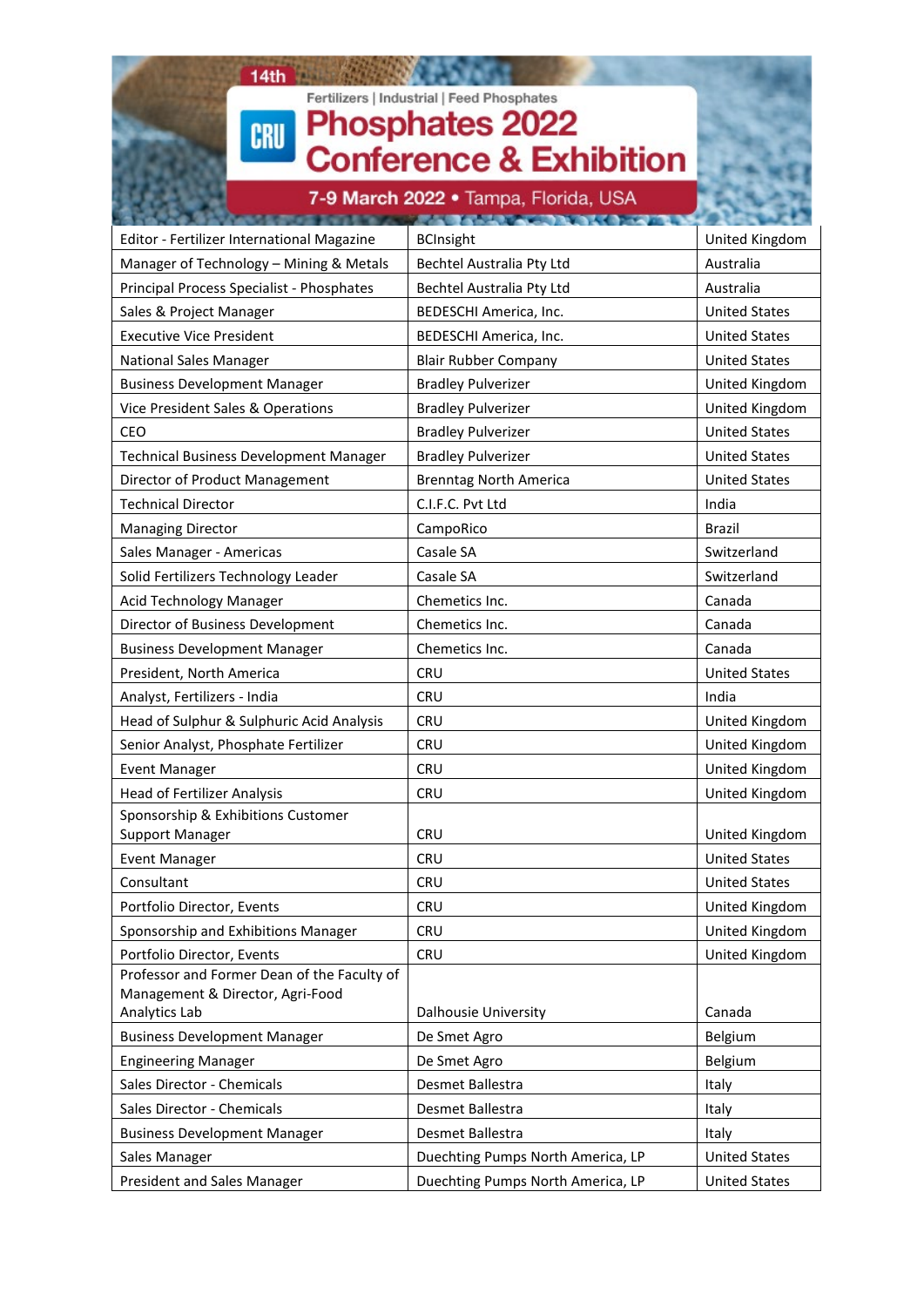| 14th<br>CRU                          | Fertilizers   Industrial   Feed Phosphates<br><b>Phosphates 2022</b><br><b>Conference &amp; Exhibition</b><br>7-9 March 2022 • Tampa, Florida, USA |                      |
|--------------------------------------|----------------------------------------------------------------------------------------------------------------------------------------------------|----------------------|
|                                      |                                                                                                                                                    |                      |
| <b>VP Global Licensing</b>           | DuPont Clean Technologies                                                                                                                          | <b>United States</b> |
| <b>Product Manager</b>               | EasyMining                                                                                                                                         | Sweden               |
| Sales Director - Building Products   | Enduro Composites, Inc.                                                                                                                            | <b>United States</b> |
| <b>Business Development Director</b> | Enduro Composites, Inc.                                                                                                                            | <b>United States</b> |
| <b>General Secretary</b>             | European Sustainable Phosphorus<br>Platform                                                                                                        | Belgium              |
| President, ESPP                      | European Sustainable Phosphorus<br>Platform                                                                                                        | Austria              |
| <b>General Secretary</b>             | European Sustainable Phosphorus<br>Platform                                                                                                        | Belgium              |
| <b>Production Manager</b>            | Evergrow                                                                                                                                           | Egypt                |
| Consultant                           | FCT Combustion Inc.                                                                                                                                | <b>United States</b> |
| Process Sales Engineer               | FEECO International, Inc.                                                                                                                          | <b>United States</b> |

Process Sales Engineer FEECO International, Inc. The United States CEO **Ferro Duo GmbH** Germany Sales Manager **FIC SPA Italy FIC SPA Italy** Area Sales Manager **Fixes FCB** Fives FCB **France** Director **Fontes Refractories** France **France** Sales Manager **Fortrade Fortrade** Morocco

Directors **FOSFA A.S.** FOSFA A.S. Czech Republic

Potash **GROWMARK, Inc.** Potash United States

Region **GROWMARK, Inc.** CHOROGIA GROWMARK, Inc.

Hydrometallurgy **Hatch** Hatch **Hatch** United States Sales Manager **Howden** Howden **Howden** Howden **United States** 

Compression **Compression** Howden **Howden** Compression **Germany** Chief Commercial Officer **ICL Israel** ICL **ISRAEL ISRAEL ISRAel** ISRAel ISRAel ISRAel ISRAel ISRAel ISRAel ISRAel ISRAel ISRAel ISRAel ISRAel ISRAel ISRAel ISRAel ISRAel ISRAel ISRAel ISRAel ISRAel ISRAel ISRAel ISRAel ISR Director **Indagro** and Indagro **Indagro** and Indagro and Indagro Procurement Senior Director, Phosphates | Innophos, Inc. | United States | United States

Business Development Manager **Hasler Group France** Senior Area Sales Manager **Hasler Group France** Senior Phosphate Consultant The Hatch Hatch Hatch United States Global Director of Phosphates **Hatch William Community Community** Hatch United States Project Manager **Hatch** Hatch **Hatch** United States

GEMÜ Gebr. Müller Apparatebau GmbH &

Co. KG Germany

CEO Gambarotta Gschwendt Italy Head of Sales Kestner **GEA Process Engineering SAS** France Regional Sales Manager Chemical **GEA Process Engineering SAS** France

Adviser of the Chairman of the Board of

Team Leader Application Management

Senior Market Manager, Phosphates &

Intermediate Process Engineer,

Senior Sales Manager, Industrial

Sr Mgr, Product - Phosphate & Potash - East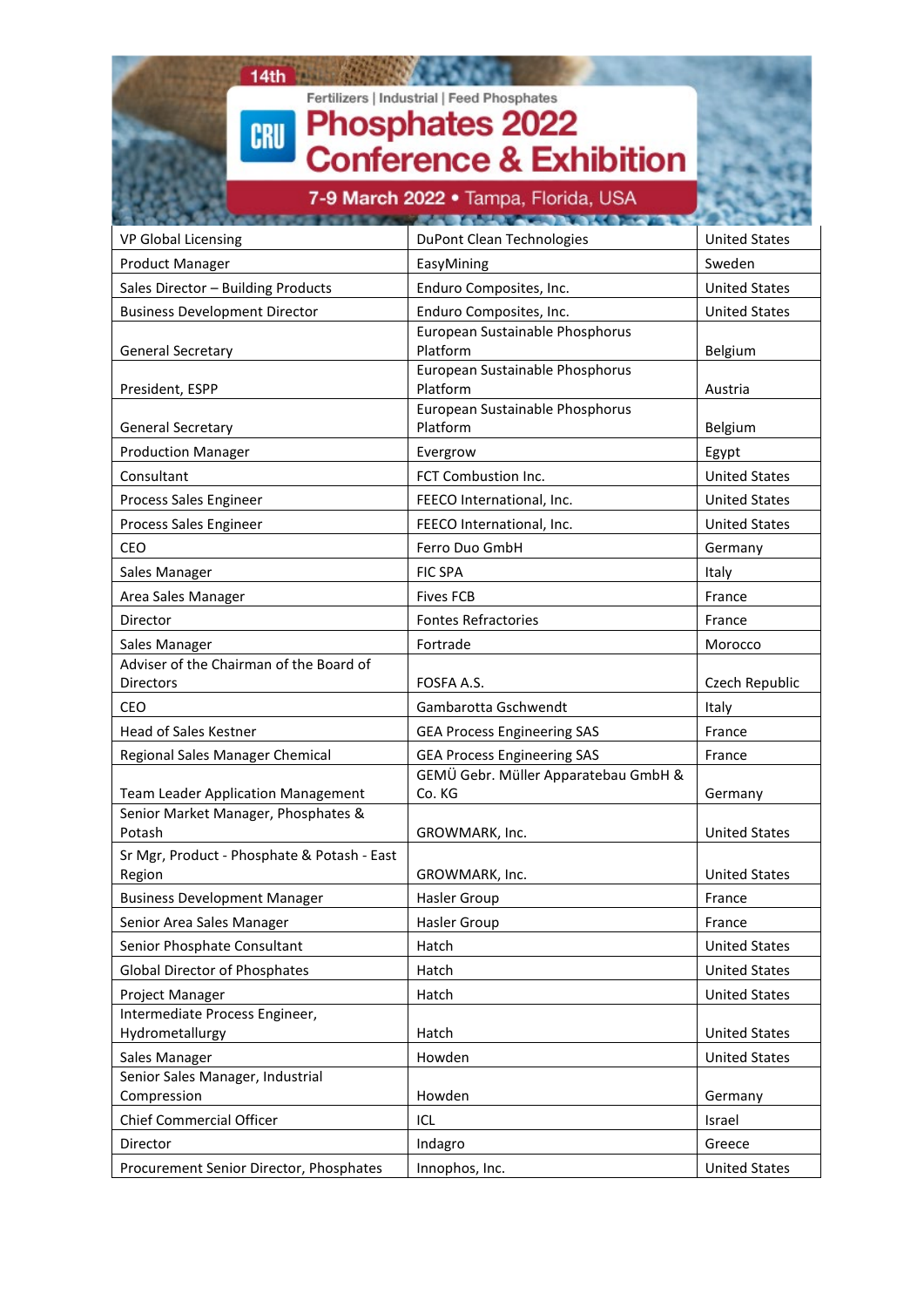### $14th$ Fertilizers | Industrial | Feed Phosphates<br>Phosphates 2022<br>Conference & Exhibition CRU

7-9 March 2022 · Tampa, Florida, USA

| <b>CEO &amp; President</b>                 | Innophos, Inc.                           | <b>United States</b> |
|--------------------------------------------|------------------------------------------|----------------------|
| Senior Vice President Supply Chain &       |                                          |                      |
| Procurement                                | Innophos, Inc.                           | <b>United States</b> |
|                                            | International Fertilizer Development     |                      |
| President and Chief Executive Officer      | Center                                   | <b>United States</b> |
| Senior Investment Officer                  | <b>International Finance Corporation</b> | <b>United States</b> |
| Resource Efficiency                        | Israel Ministry of Energy                | Israel               |
| Director, US Sales                         | Itafos                                   | <b>United States</b> |
| VP: Engineering, R&D and Development       | Itafos Services LLC                      | <b>United States</b> |
| Senior Process Engineer                    | <b>JESA</b>                              | <b>United States</b> |
| General Manager JESA Technologies          | <b>JESA</b>                              | <b>United States</b> |
| Head of Growth                             | <b>JESA</b>                              | Morocco              |
| <b>Managing Director</b>                   | <b>JESA</b>                              | <b>United States</b> |
| Deputy General Manager - JESA              |                                          |                      |
| Technologies                               | <b>JESA</b>                              | <b>United States</b> |
| <b>Principal Process Engineer</b>          | <b>JESA</b>                              | <b>United States</b> |
| Sales Director                             | <b>JESA</b>                              | <b>United States</b> |
| <b>R&amp;D Director</b>                    | <b>JESA</b>                              | <b>United States</b> |
| <b>Principal Consultant</b>                | <b>JESA</b>                              | Morocco              |
| Manager of Phosphate Fertilizer Technology | <b>JESA</b>                              | <b>United States</b> |
| <b>Principal Process Engineer</b>          | <b>JESA</b>                              | <b>United States</b> |
| Senior Process Engineer                    | <b>JESA</b>                              | <b>United States</b> |
| <b>Beneficiation Technology Manager</b>    | <b>JESA</b>                              | <b>United States</b> |
| Process Department Head                    | <b>JESA</b>                              | Morocco              |
| Engineer                                   | JR Simplot Company                       | <b>United States</b> |
| Senior Engineering Manager                 | JR Simplot Company                       | <b>United States</b> |
| Process Engineer                           | JR Simplot Company                       | <b>United States</b> |
| Director Process Engineering / R&D         | JR Simplot Company                       | <b>United States</b> |
| VP Mining and Manufacturing                | JR SImplot Company                       | <b>United States</b> |
| Project Engineer                           | JR Simplot Company                       | <b>United States</b> |
| Process Engineer                           | JR Simplot Company                       | <b>United States</b> |
| Gypsum Stack\Heavy Equipment Manager       | JR Simplot Company                       | <b>United States</b> |
| Business Field Manager Fertilizers &       |                                          |                      |
| Flotation                                  | Kao Chemicals Europe                     | Spain                |
| KSA Business Development Manager           | Kao Chemicals Europe                     | Spain                |
| <b>Chief Operating Officer</b>             | Kavala Fertilizers Ltd                   | Greece               |
| Manager                                    | Kazphosphate                             | Kazakhstan           |
| President                                  | <b>KEMWorks</b>                          | <b>United States</b> |
| President of Kimre                         | Kimre                                    | <b>United States</b> |
| Director of Marketing                      | Kimre                                    | <b>United States</b> |
| Vice President of Engineering              | Kimre                                    | <b>United States</b> |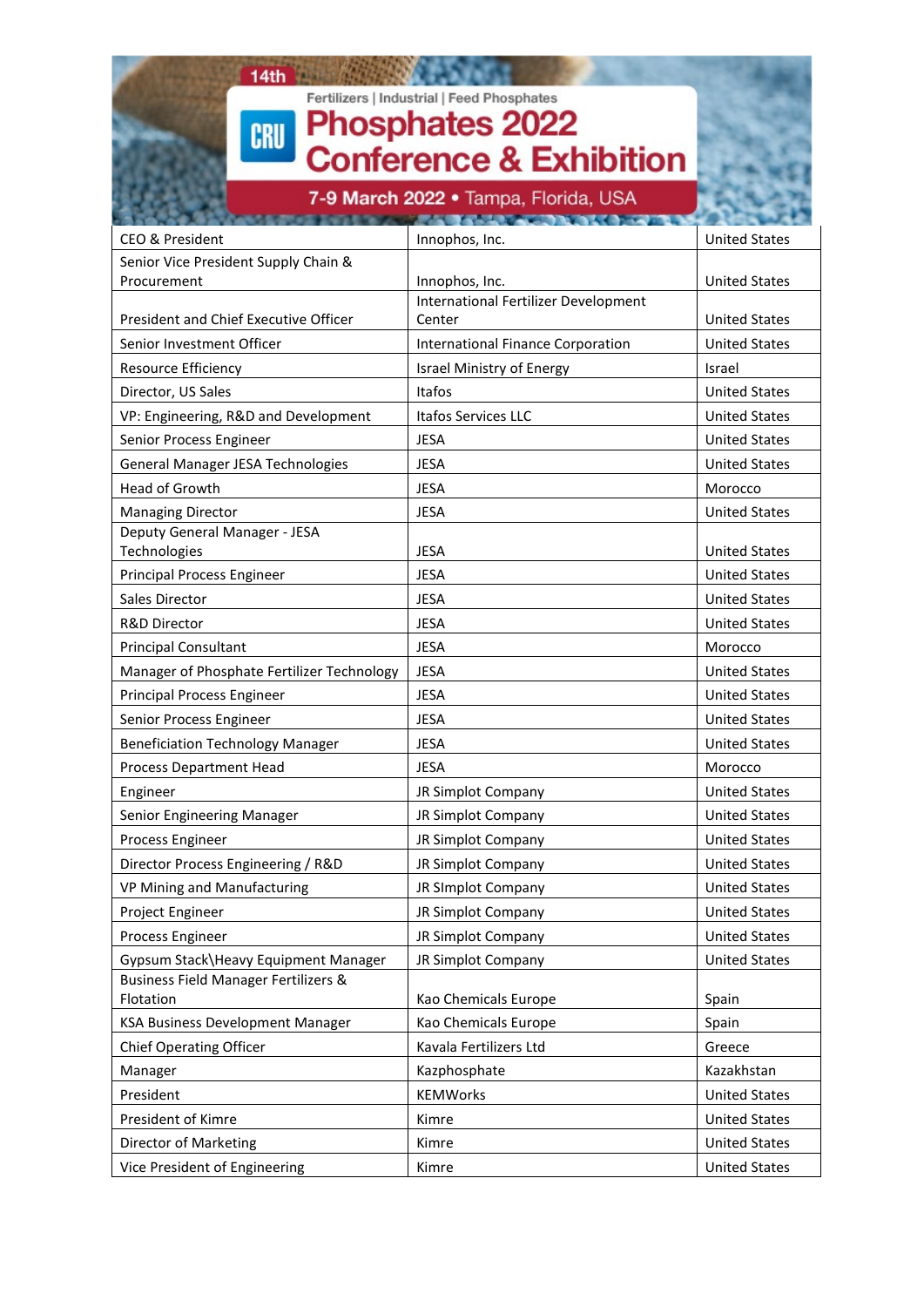# $14th$ Fertilizers | Industrial | Feed Phosphates<br>Phosphates 2022<br>Conference & Exhibition CRU 7-9 March 2022 . Tampa, Florida, USA Director of Business Development Kimre Kimre Kimre Research Lunited States Vice President – International **Example 2** Kingenta Ecological Engineering **China** Chief Executive Officer **Executive Officer** Kropz **Executive Officer** Kropz **Executive Officer** Business and Kropz

| <b>Chief Operating Officer</b>                             | Kropz Elandsfontein                   | United Kingdom       |
|------------------------------------------------------------|---------------------------------------|----------------------|
| Director                                                   | Lebanon Chemicals Company SAL         | Lebanon              |
| Deputy Director Sales & Marketing                          | Loesche America Inc.                  | <b>United States</b> |
| Sales Manager - South America                              | Loesche America Inc.                  | <b>United States</b> |
| Phosphate Consultant                                       | M&J Daigle LLC                        | <b>United States</b> |
| Project Development Specialist                             | Ma'aden                               | Saudi Arabia         |
| Marketing & Innovation Consultant                          | Marktrack                             | Belgium              |
| Regional Sales Manager                                     | <b>McLanahan Corporation</b>          | <b>United States</b> |
| <b>Regional Sales Manager</b>                              | <b>McLanahan Corporation</b>          | <b>United States</b> |
| President                                                  | <b>MDG America</b>                    | <b>United States</b> |
| Vice President - BL Metals and Chemical<br>Processing      | <b>Metso Outotec</b>                  | Germany              |
| Director Business Development, Metals and                  |                                       |                      |
| <b>Chemical Processing</b>                                 | Metso Outotec Canada Inc.             | Canada               |
| Area Sales Manager                                         | <b>Microtrac MRB</b>                  | <b>United States</b> |
| <b>International Sales Manager</b>                         | Microtrac MRB                         | <b>United States</b> |
| VP Innovation and Technology                               | Mosaic                                | <b>United States</b> |
| Junior Production Administrative Analyst                   | Mosaic                                | <b>Brazil</b>        |
| Process Engineer                                           | <b>Mosaic Fertilizantes</b>           | Brazil               |
| Process Engineer                                           | <b>Mosaic Fertilizantes</b>           | <b>Brazil</b>        |
| Process Engineer                                           | Mosaic Fertilizer                     | Brazil               |
| Senior VP Global Mining                                    | Nalco                                 | <b>United States</b> |
| VP Sales NA & LA                                           | Nalco                                 | <b>United States</b> |
| <b>AVP Corporate Accounts</b>                              | Nalco                                 | <b>United States</b> |
| Director of Marketing II                                   | Nalco                                 | <b>United States</b> |
| Senior Marketing Manager, Global Mining                    | Nalco                                 | <b>United States</b> |
| President & CEO                                            | NAQ Global                            | <b>United States</b> |
| Former Chief Executive Officer, Yunnan<br>Phosphate Haikou | Naveh Tactic (NTT) Mining Consultant  | Israel               |
| Director                                                   | Neelam Aqua & Speciality Chem (P) Ltd | India                |
| Senior Manager (Export)                                    | Neelam Aqua & Speciality Chem (P) Ltd | India                |
| Professor                                                  | North Carolina State University       | <b>United States</b> |
| Director                                                   | North West Phosphate                  | Australia            |
| Non-Executive Director                                     | North West Phosphate                  | Australia            |
| Non-Executive Director                                     | North West Phosphate                  | Australia            |
| <b>Technical Devlopment Manager</b>                        | Nouryon                               | <b>United States</b> |
| <b>Technical Service Manager</b>                           | Nouryon                               | <b>United States</b> |
| <b>Chief Executive Officer</b>                             | Novaphos                              | <b>United States</b> |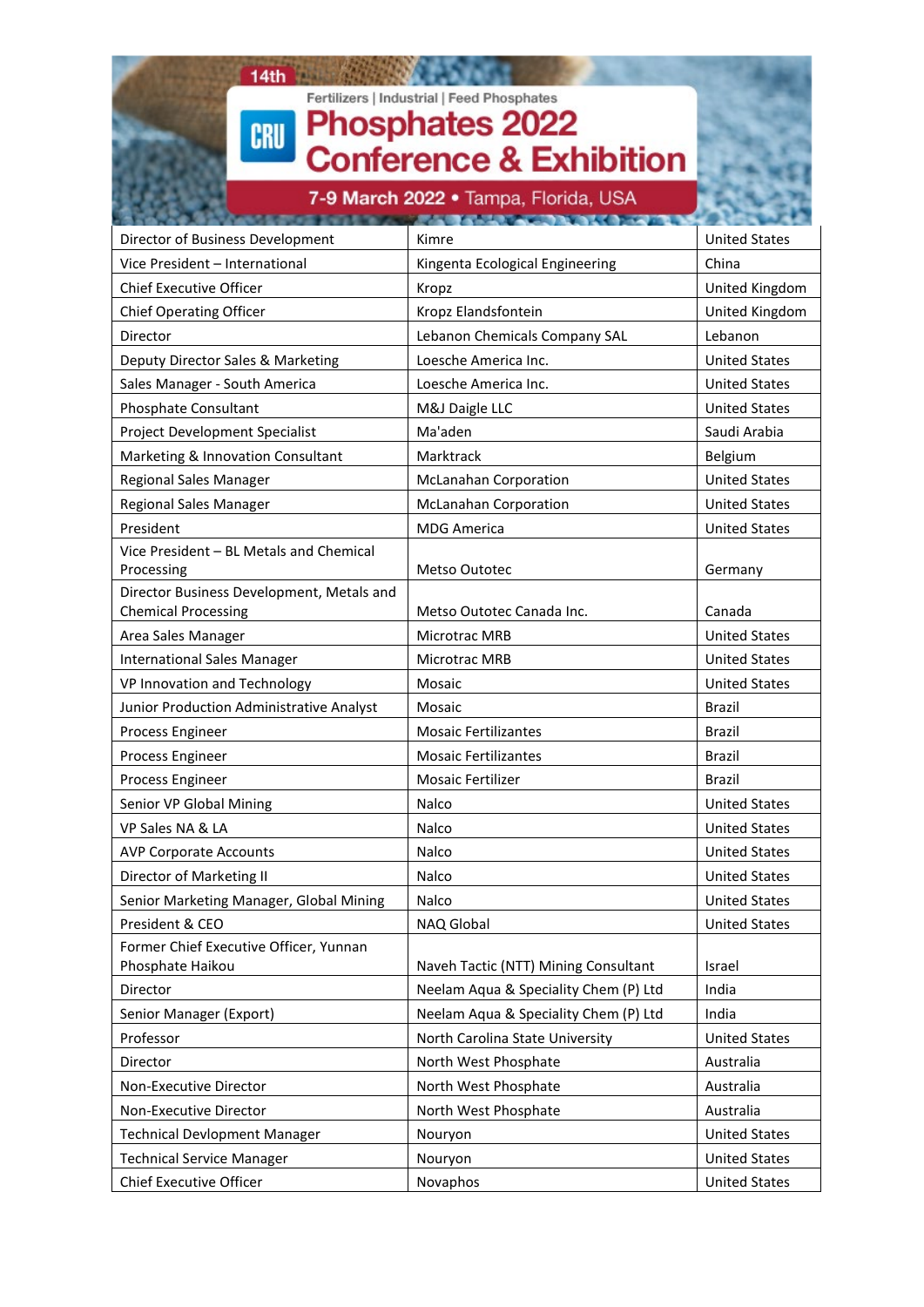

Senior Manager- Strategy & Planning Nutrien Nutrien Nutrien Nutrien Nutrien United States

Senior Associate, Analytics OCP NA United States Vice President **Odyssey Marine Exploration, Inc.** United States

Digital Team Lead Palladian Publications United Kingdom Sales Manager **Palladian Publications** Palladian Publications **Palladian** Publications **Palladian United Kingdom** Deputy Editor **Palladian Publications** Palladian Publications Publications Publications Publications Publications Publications Publications Publications Publications Publications Publications Publications Publications Publ Manager of Process Engineering PegasusTSI PegasusTSI Person number of Process Engineering Senior Business Development Manager PegasusTSI Permit Controller and Manager PegasusTSI Child States General Manager The Contract of PegasusTSI Person of the United States Vice President/Commercial Director | PegasusTSI | United States

Head of Sales **Phosphea Phosphea** France Head of Manufacturing and Supply France Resolution Resolution Phosphea France Resolution Resolution Resolution R

Market Intelligence Consultant **Praxed** Praxed **Provides Provides** France Process Engineer Process Engineer Process Engineer Process Engineer Process Engineer Process Engineer Process I

Director of Business Development Phospholutions, Inc. United States CEO Phospholutions, Inc. United States Chief Scientist Plant Nutrition Canada Canada Regional Sales Manager **Polycorp Ltd** Polycorp Ltd **Polycorp Ltd** Canada Director, Protective Linings Polycorp Ltd Polycorp Ltd Canada Vice President Business Development Port Tampa Bay President Business Development Port Tampa Bay

Ostara Nutrient Recovery Technologies,

Ostara Nutrient Recovery Technologies,

Inc **Canada** 

Inc **Canada** 

Marketing Manager **OCP Fertilizantes** Brazil

Chief Technology Officer

Director of Agronomy and Innovation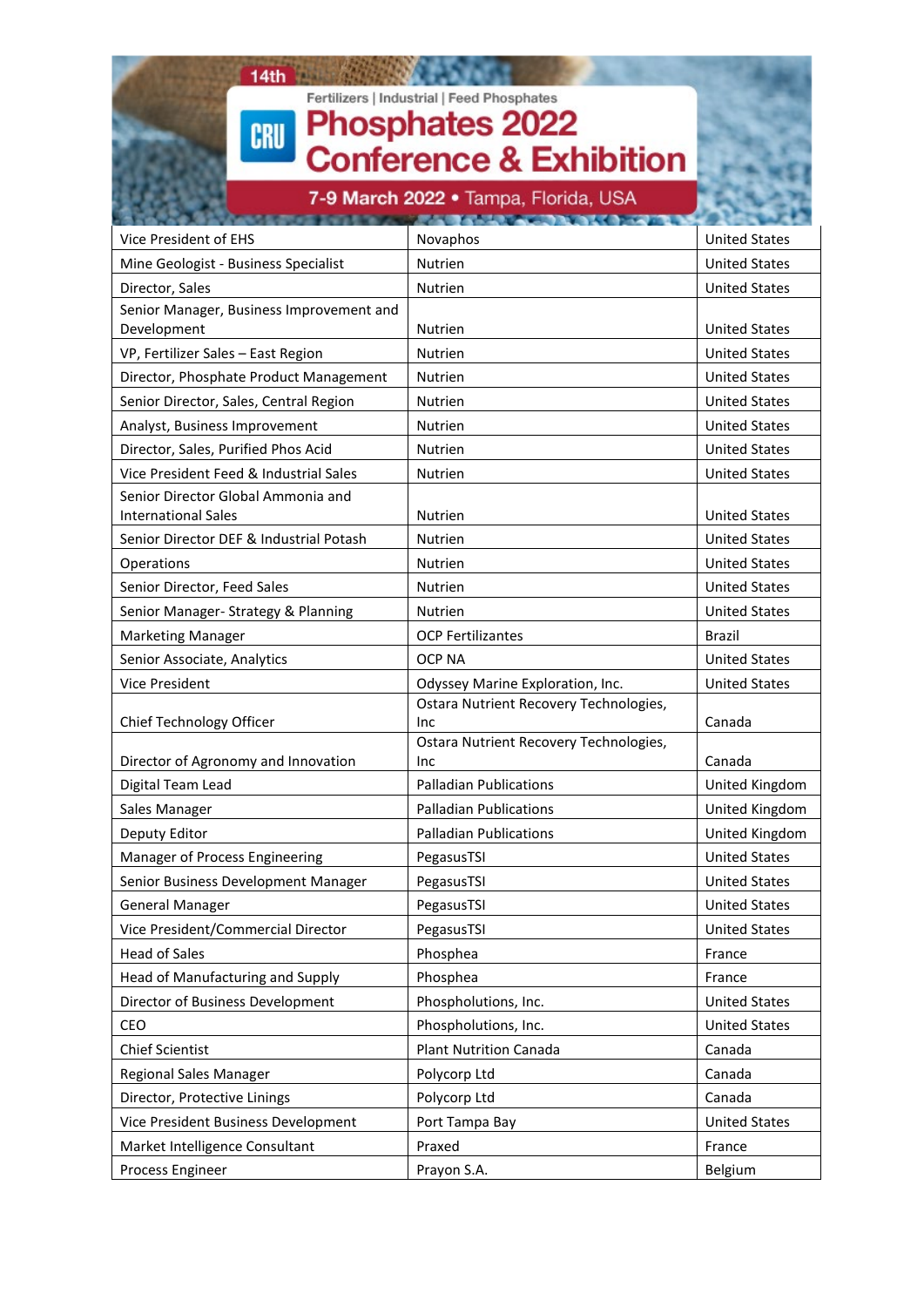| 14th                                                                    |                                                |                      |
|-------------------------------------------------------------------------|------------------------------------------------|----------------------|
|                                                                         | Fertilizers   Industrial   Feed Phosphates     |                      |
| <b>CRU</b>                                                              | <b>Phosphates 2022</b>                         |                      |
|                                                                         | <b>Conference &amp; Exhibition</b>             |                      |
|                                                                         |                                                |                      |
|                                                                         | 7-9 March 2022 • Tampa, Florida, USA           |                      |
| <b>General Manager</b>                                                  | Prayon S.A.                                    | Belgium              |
| <b>Business Development Engineer</b>                                    | Prayon S.A.                                    | Belgium              |
| <b>Operations Manager PRT</b>                                           | Prayon S.A.                                    | Belgium              |
| Head of Business Development - Prayon                                   |                                                |                      |
| Technologies                                                            | Prayon S.A.                                    | Belgium              |
| Chief Technology Officer                                                | Prayon S.A.                                    | Belgium              |
| Senior Process Engineer                                                 | Ravensdown New Zealand                         | New Zealand          |
| Senior Vice President                                                   | Rema Tip Top                                   | <b>United States</b> |
| General Manager - East                                                  | Rema Tip Top                                   | <b>United States</b> |
| Sales Engineer & Director of RHEWUM<br>Amercia Inc.                     | RHEWUM America Inc.                            | <b>United States</b> |
| Vice President                                                          | RubberSource Inc                               | Canada               |
| <b>Technical Sales</b>                                                  | RubberSource Inc                               | Canada               |
| Chief Marketing Officer                                                 | Scantech International Pty Ltd                 | Australia            |
| <b>Minerals Consultant</b>                                              | Scantech International Pty Ltd                 | Australia            |
| Head of Industry Department                                             | Sofreco                                        | France               |
| Director, Mining and Geology Department                                 | Sofreco                                        | France               |
| <b>Commercial Director</b>                                              | Sofreco                                        | France               |
| <b>Global Sales Director</b>                                            | <b>Solex Thermal Science</b>                   | Canada               |
| <b>Global Technical Director</b>                                        | Solvay                                         | <b>United States</b> |
| Regional Sales Director, Solvay Mining<br>Solutions                     | Solvay                                         | <b>United States</b> |
| Global Business Development Director,<br><b>Solvay Mining Solutions</b> | Solvay                                         | <b>United States</b> |
| Global Business Director, Solvay Mining<br>Solutions                    | Solvay                                         | <b>United States</b> |
| Account Manager, Solvay Mining Solutions                                | Solvay                                         | <b>United States</b> |
| Global Marketing Manager, Solvay Mining<br>Solutions                    | Solvay                                         | <b>United States</b> |
| Managing Director, Principal Consultant<br>(Geology/Study Management)   | SRK Consulting (UK) Ltd                        | United Kingdom       |
| General Manager - Business Development                                  | <b>SUEZ Water Technologies &amp; Solutions</b> | <b>United States</b> |
| Subject Matter Expert for Mining and<br><b>Mineral Processing</b>       | <b>SUEZ Water Technologies &amp; Solutions</b> | <b>United States</b> |
| Agrichemical Industry Leader                                            | <b>SUEZ Water Technologies &amp; Solutions</b> | <b>United States</b> |
| <b>Commercial Engineering Lead</b>                                      | <b>SUEZ Water Technologies &amp; Solutions</b> | <b>United States</b> |

Global Sales Leader – Filters & Membranes  $\frac{1}{2}$  SUEZ Water Technologies & Solutions  $\frac{1}{2}$  Canada Domain Leader, North America & Caribbean | SUEZ Water Technologies & Solutions | Canada

& CPI Sulzer Belgium

Mining, Metals **Sulzer** Sulzer **Sulzer** Sulzer **Example 3** United States

Business Development Manager – Fertilizers

Strategic Accounts Manager - Fertilizers,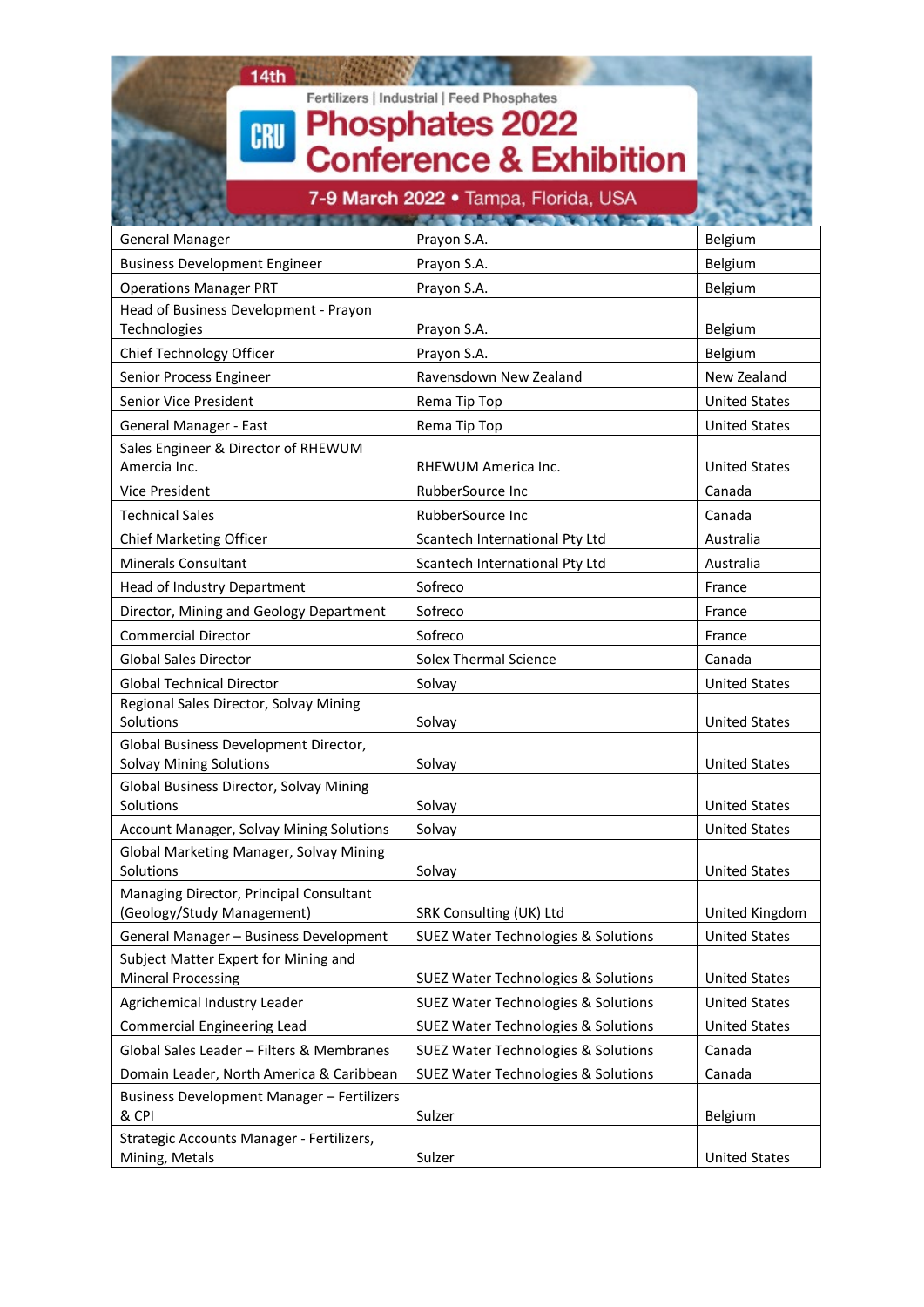### $14th$ **ANTI PRO** Fertilizers | Industrial | Feed Phosphates<br>Phosphates 2022<br>Conference & Exhibition CRU

7-9 March 2022 · Tampa, Florida, USA

| Advance Engineering & Product Portfolio                        |                                       |                      |
|----------------------------------------------------------------|---------------------------------------|----------------------|
| Manager                                                        | Sulzer                                | Belgium              |
| <b>Accounts Manager</b>                                        | <b>Sulzer Flow Equipment</b>          | <b>United States</b> |
| Regional Marketing Coordinator                                 | Sulzer Pumps Finland Oy               | Finland              |
| <b>Regional Manager South</b>                                  | <b>Sulzer Pumps Solutions Inc</b>     | <b>United States</b> |
| Sales Manager                                                  | Sulzer Pumps Wastewater Brasil Ltda   | Brazil               |
| Vice President                                                 | Technogenia, Inc.                     | <b>United States</b> |
| <b>Business Development</b>                                    | Technogenia, Inc.                     | <b>United States</b> |
| Senior Geologist - Department of Geological<br>Resources       | The Geological Survey of Estonia      | Estonia              |
| Engineer, Advanced Process Control                             | The Mosaic Company                    | <b>United States</b> |
| Project Engineering Manager                                    | The Mosaic Company                    | <b>United States</b> |
| Director, Mine Strategy                                        | The Mosaic Company                    | <b>United States</b> |
| Senior Vice President - North America                          | The Mosaic Company                    | <b>United States</b> |
| Director, Owned Warehouses and Ports                           | The Mosaic Company                    | <b>United States</b> |
| Senior Reserves Analyst                                        | The Mosaic Company                    | <b>United States</b> |
| Maintenance and Engineering Manager                            | The Mosaic Company                    | <b>United States</b> |
| Market Analyst                                                 | The Mosaic Company                    | <b>United States</b> |
| Manager, Engineering                                           | The Mosaic Company                    | <b>United States</b> |
| Maintenance Engineer                                           | The Mosaic Company                    | <b>United States</b> |
| Senior Vice President, Government and<br><b>Public Affairs</b> | The Mosaic Company                    | <b>United States</b> |
| Manager of Engineering                                         | The Mosaic Company                    | <b>United States</b> |
| General Manager, South Fort Meade                              | The Mosaic Company                    | <b>United States</b> |
| <b>Production Superintendent</b>                               | The Mosaic Company                    | <b>United States</b> |
| <b>Vice President Concentrates</b>                             | The Mosaic Company                    | <b>United States</b> |
| North American Area Sales Manager                              | TOMRA Sorting, Inc.                   | <b>United States</b> |
| North American Area Sales Manager                              | TOMRA Sorting, Inc.                   | <b>United States</b> |
| Sales Director                                                 | Trema Verfahrenstechnik GmbH          | Germany              |
| Sales Engineer                                                 | Trema Verfahrenstechnik GmbH          | Germany              |
| Chercheur                                                      | Um6p                                  | Morocco              |
| <b>International Business Sales Director</b>                   | Vimifos S.A. De C.V.                  | Mexico               |
| Postdoctoral Associate                                         | Virginia Tech Biochemistry Department | <b>United States</b> |
| <b>Business Development Manager</b>                            | <b>Weir Minerals</b>                  | <b>United States</b> |
| Service Manager                                                | <b>Weir Minerals</b>                  | <b>United States</b> |
| Sales Manager                                                  | <b>Weir Minerals</b>                  | <b>United States</b> |
| Sales Manager                                                  | <b>Weir Minerals</b>                  | <b>United States</b> |
| VP of Sales                                                    | <b>Weir Minerals</b>                  | <b>United States</b> |
| Engineer                                                       | <b>Weir Minerals</b>                  | <b>United States</b> |
| Director                                                       | Willem Schipper Consulting            | Netherlands          |